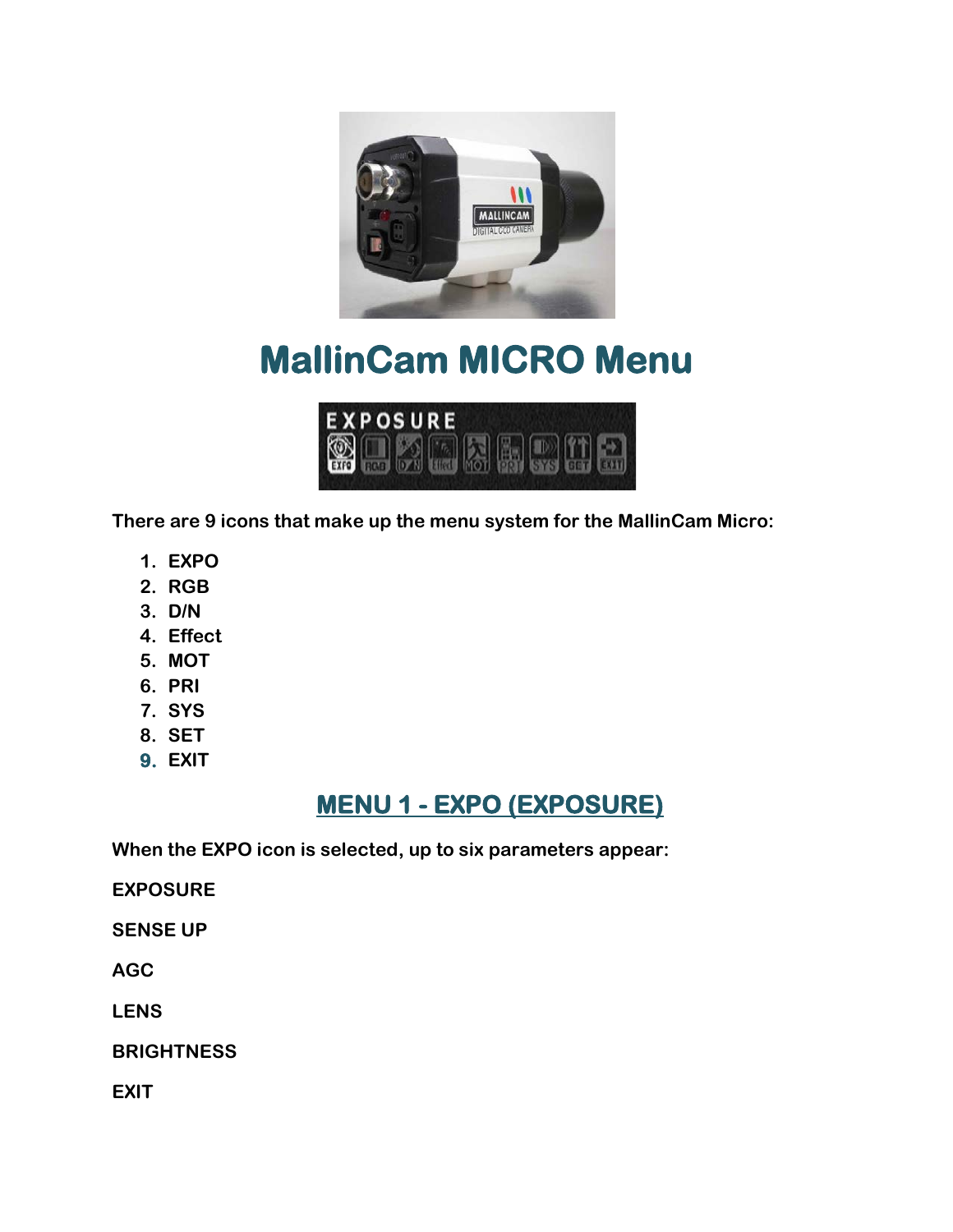#### **EXPOSURE**

**There are four EXPOSURE modes – NORMAL, BLC, WDR, and HLI.**

**NORMAL – This mode is used for most observing situations. The exceptions are when observing the Sun or Moon – see WDR and HLI below. When this option is selected, there are no sub-menu selections that are available.**



**BLC (Back Light Compensation) – This mode is generally never used when observing celestial objects. There are three BLC Modes that can be selected.**



**WDR (Wide Dynamic Range) – This mode is used when viewing the Moon due to this target's high dynamic range. There are two options available when this**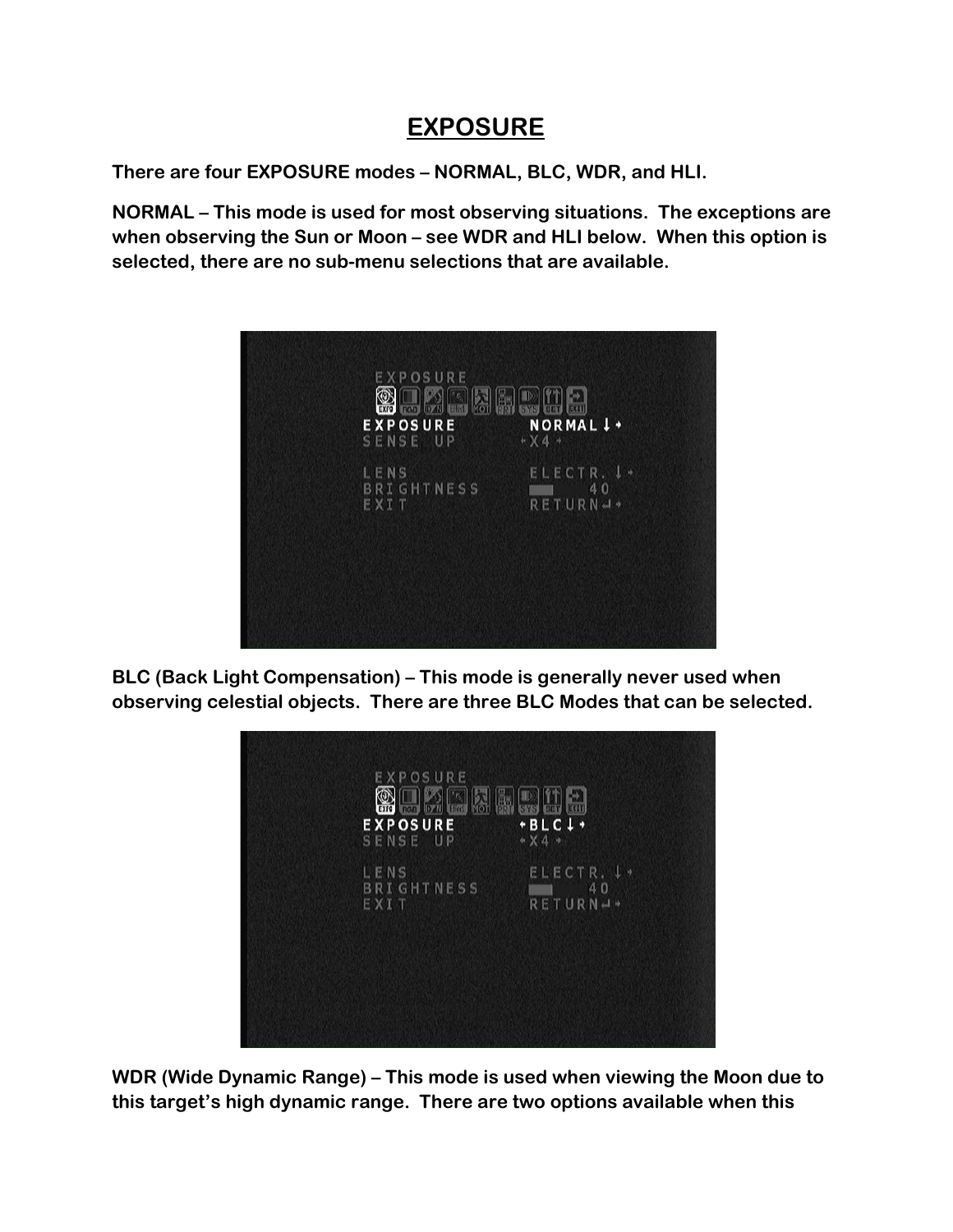**mode is selected – AUTO and ON. When AUTO is selected, one can pick the dynamic level value. When ON is selected, the value is fixed.**



**HLI (Highlight) – This mode is used when viewing the Sun to create an electronic chronograph to obscure the solar disk and enhance prominences. The range of adjustment is from 0 to 40.**

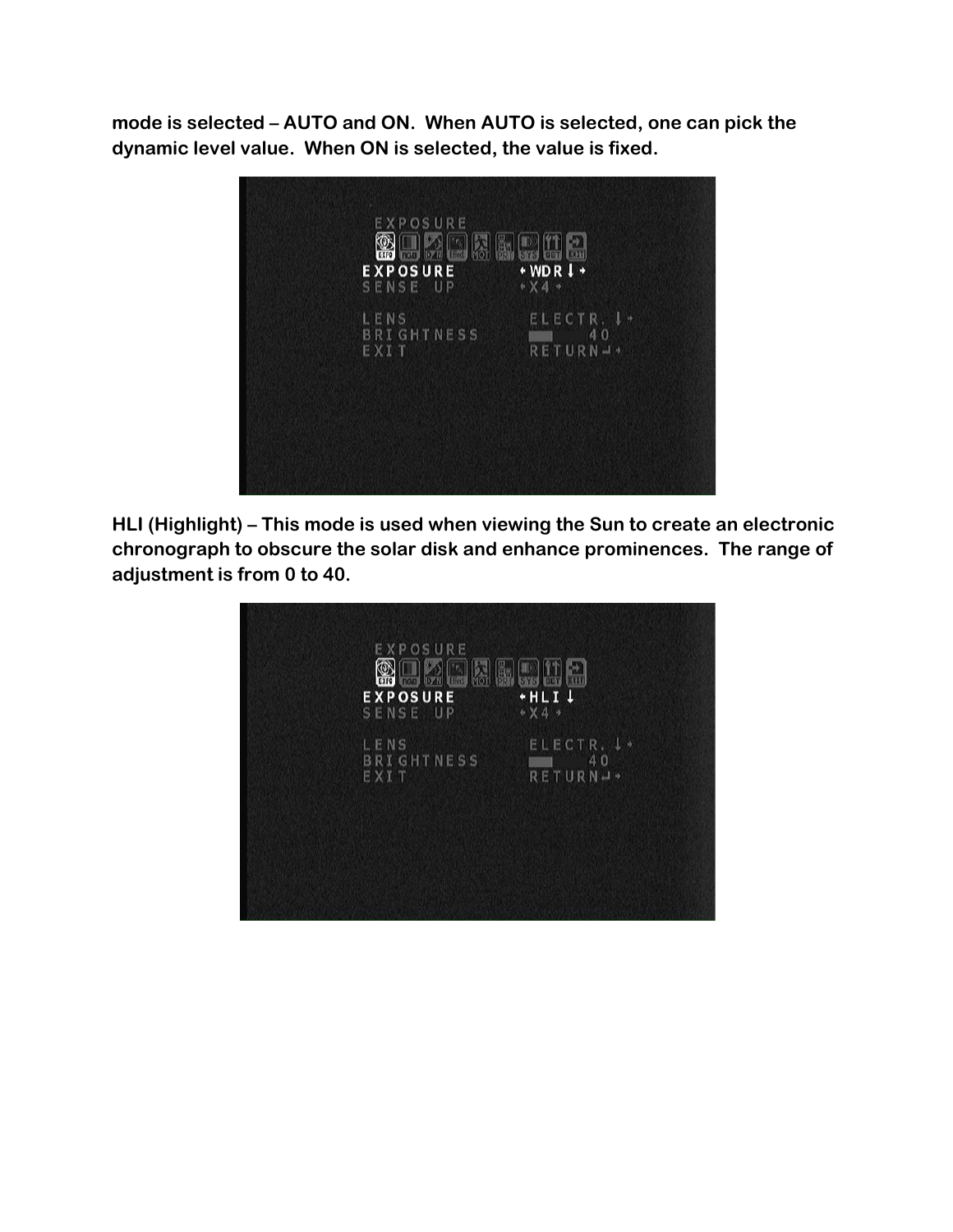#### **SENSE UP**

**SENSE UP sets the camera exposure time from OFF to X1024 (17 seconds) with 9 steps in between. However, the camera sets the AGC (Gain) to maximum when SENSE UP is not set to OFF.** 

#### **SET SENSE UP TO OFF!**

**To change the exposure time, use the LENS feature mentioned below.** 

**SET LENS = X1024 (17 SECONDS) AND WITH SENSE UP = OFF, NEAR ZERO AMP GLOW WILL RESULT.**

**In addition to selecting an exposure time, it is important to properly select the AGC or GAIN. Too long of an exposure combined with too high a gain can result in a washed out image.** 

#### **AGC**

**There are four settings possible for AGC:**

**OFF**

**LOW**

**MEDIUM**

**HIGH**

**For normal observing, AGC is set to OFF. If 3D Noise Reduction is going to be used to stack up to 5 successive image frames, AGC is set to LOW.** 

**NOTE: 3D Noise Reduction is discussed later under MENU 7 – SYS.** 

#### **LENS**

**There are two options under LENS:**

**ELECTRIC**

**DC IRIS**

**DC IRIS is not used as the Auto Iris port on the rear of the MallinCam Micro has been converted to an RS-485 port for future computer control. Thus, the only LENS option available is ELECTRIC. In this sub-menu, exposure times between 1/100,000th second and 17 seconds (X1024) are possible.**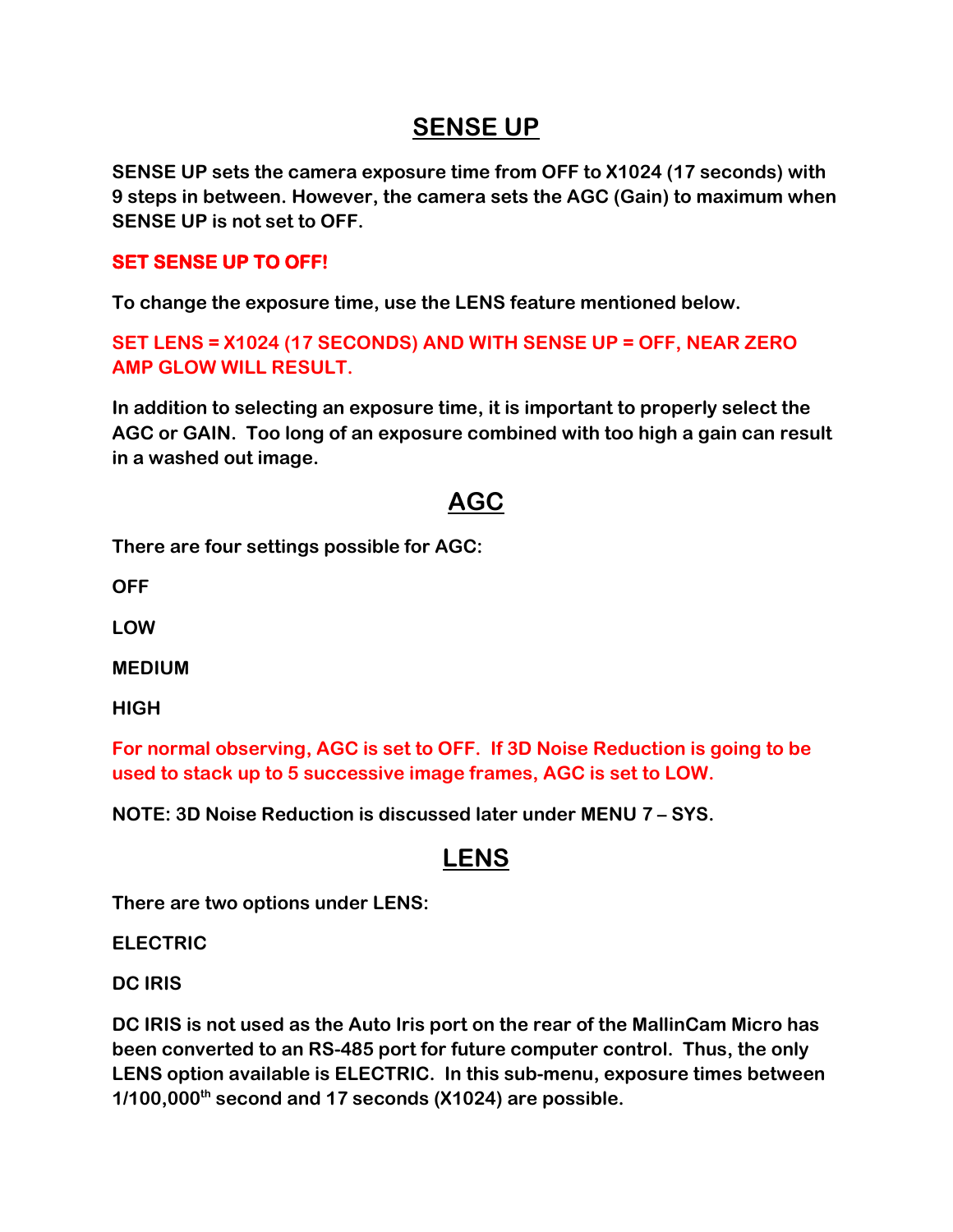#### **BRIGHTNESS**

**The brightness of the image can be adjusted using this menu item. The range of adjustment is from 0 to 99 with the default set at 40.**

#### **EXIT**

**There are three options when exiting all of the first eight MICRO Menues – RETURN, EXIT AND EXIT & SAVE.** 

**Selecting RETURN returns one to the main camera menu page.**

**Selecting EXIT closes out the menu without saving any changes.**

**Selecting EXIT & SAVE, saves the changes and closes out the menu.**

## **MENU 2 - RGB (COLOR)**

**There are four options available under RGB (COLOR):**

**AWC - Automatic White Compensation**

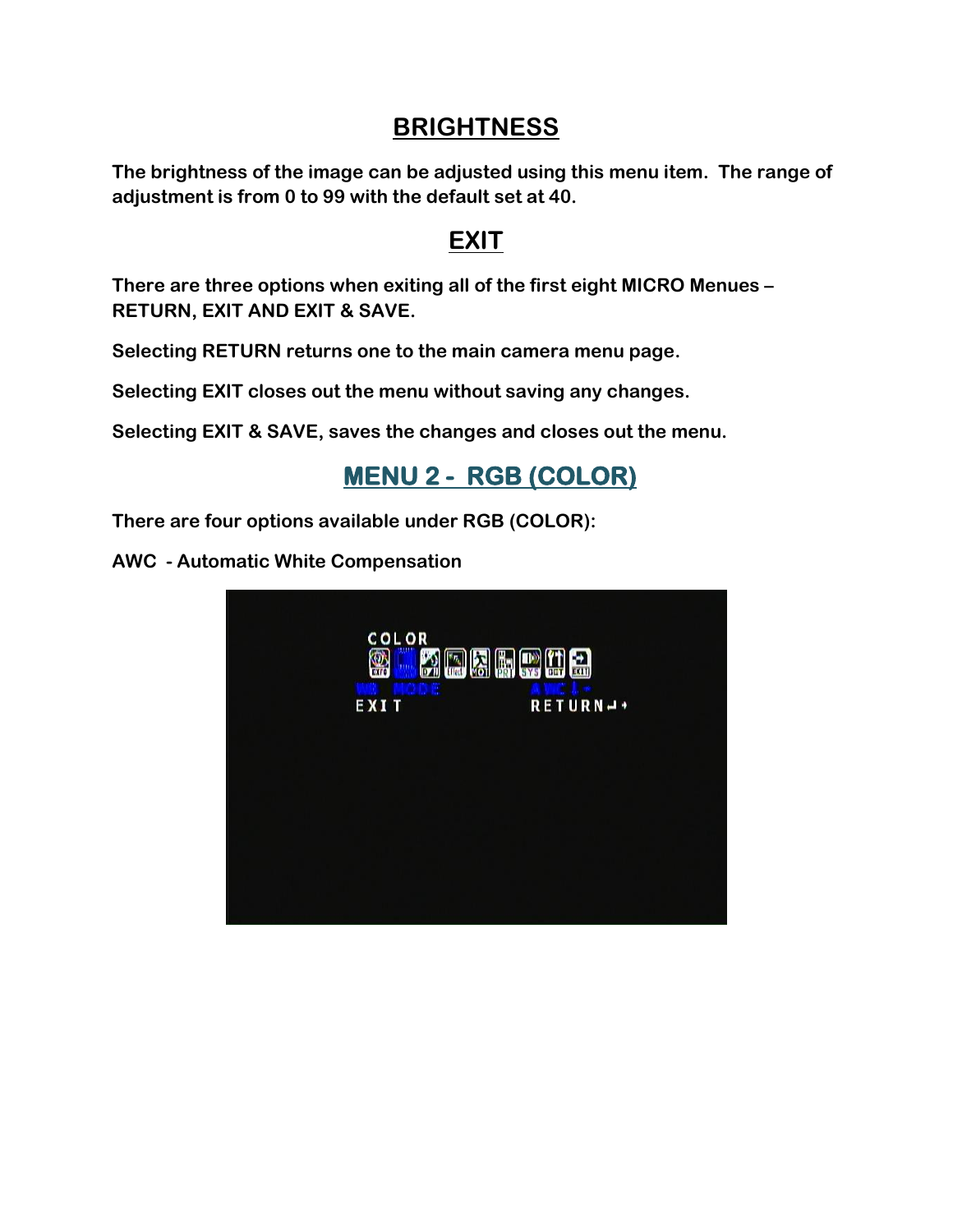#### **ATW - Automatic Trace Whitebalance**



**MANUAL – Manually adjust the RED and BLUE levels to achieve the best image.** 



**PUSH – Depress and hold to measure the sky's color balance.**

**The MANUAL mode is a good place to start adjusting the color balance. It is the only mode in which you can see the results of the changes made to the RED and BLUE color values. In addition, when MANUAL mode is selected for making color changes and the values saved when the camera is powered OFF and then back ON, the color settings are maintained.**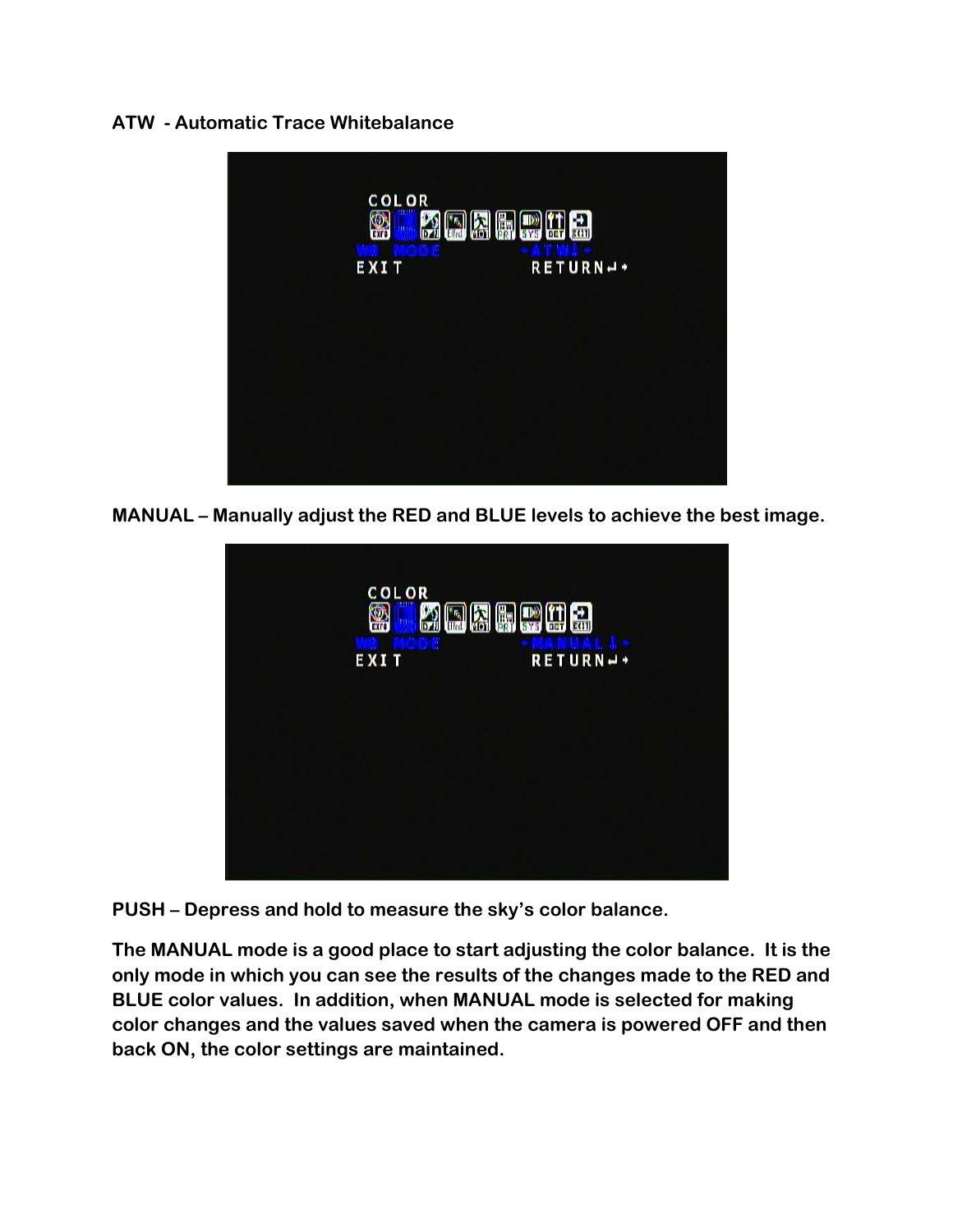# **MENU 3 - D/N (Day and Night)**

**There are five options under D/N:**

**BURST**

**AUTO**

**DAY**

**NIGHT**

**SMART LED**

**To observe in COLOR, always select DAY. All Sub-Menu items are fixed.**

| <b>DAY&amp;NIGHT</b><br>ω,<br>$\blacksquare$<br>Ð<br><b>BET EXIT</b><br>non<br><b>EXTO</b><br>Effec<br>SYS     |                                                                      |
|----------------------------------------------------------------------------------------------------------------|----------------------------------------------------------------------|
| <b>BURST</b><br>DAY MI GHT<br>NI GHT<br><b>DAY</b><br>DEL<br>A Y<br>START<br>$CDS -$<br>END<br>$CDS -$<br>EXIT | OFF<br>160<br>120<br>T I ME<br>11<br>1.20<br>1.40<br><b>RETURN-+</b> |
|                                                                                                                |                                                                      |

**To observe in B&W, select NIGHT. All Sub-Menu items are fixed.**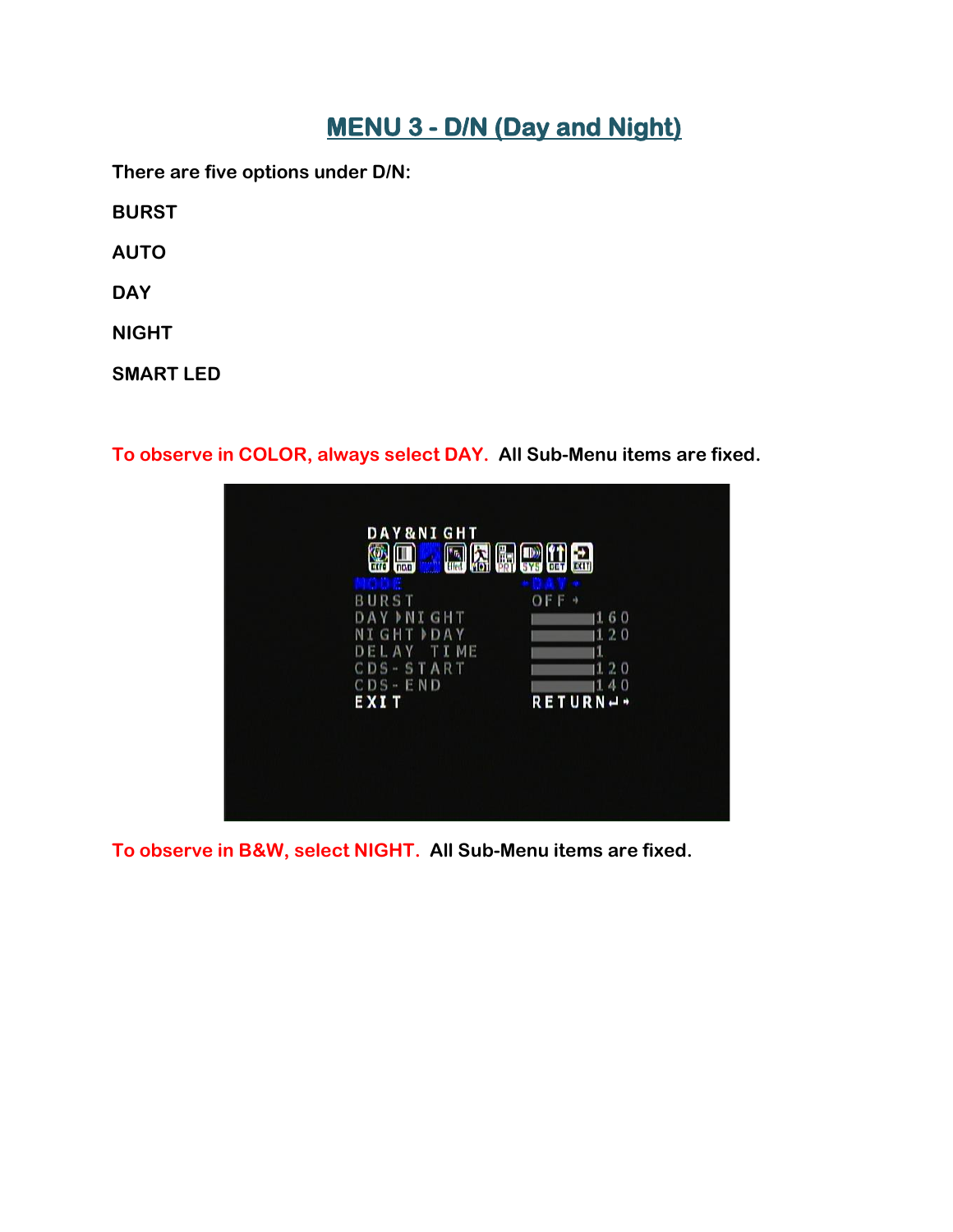

**If AUTO is selected, the image seen on the monitor can be either in color or in B&W depending on the brightness of the target. Dimmer targets will result in the camera producing a B&W image.**



**MENU 4 - EFFECT** 

**There are two options available in the EFFECT menu:** 

**MIRROR** 

**SHARPNESS**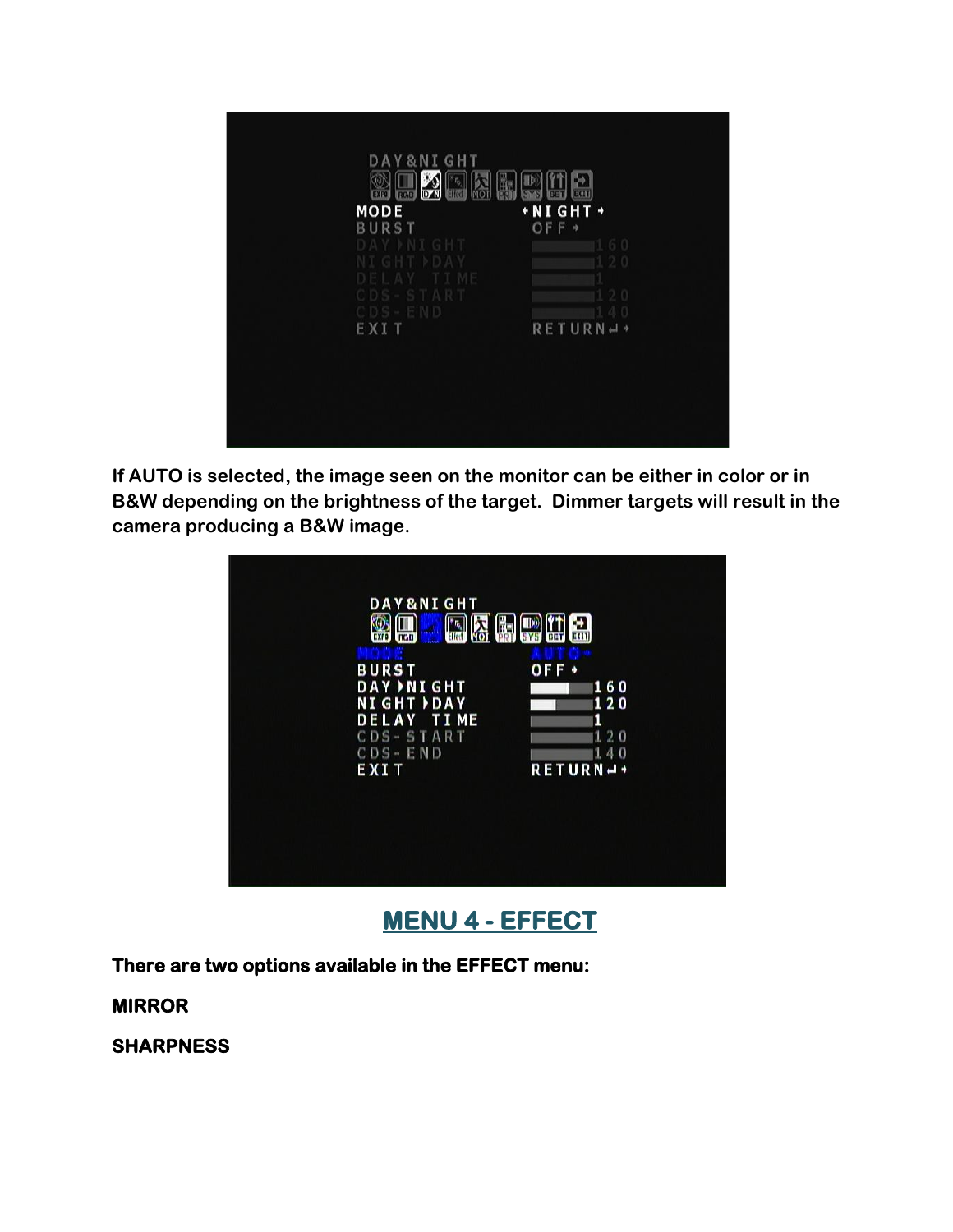

**The MIRROR function can either be OFF, which leaves the image on the monitor unaffected or it can be set to HOR, VERT, or ROTATE. These last three MIRROR options allow alteration to how the image appears on the monitor.** 

**SHARPNESS can be varied from 0 to 49. Lower values of SHARPNESS provide a softer image with less detail. Higher values of SHARPNESS provide more detail but also an increase in noise and dark artifacts or halos around bright stars. Choose the SHARPNESS value that provides the highest level of detail with the least objectionable artifacts. A good starting point for SHARPNESS is a value of 5 to 10.** 

## **MENU 5 - MOT (MOTION DETECT)**

**This menu option is not used for astronomical observations with the MallinCam Micro.**

## **MENU 6 - PRI (PRIVACY)**

**This menu option deals with the creation of masks. However, unlike other MallinCam Video Observational System Cameras where the MASKS can be utilize to create crosshairs and crossboxes, the MASKS in the MICRO cannot be adjusted to create horizontal or vertical line segments.**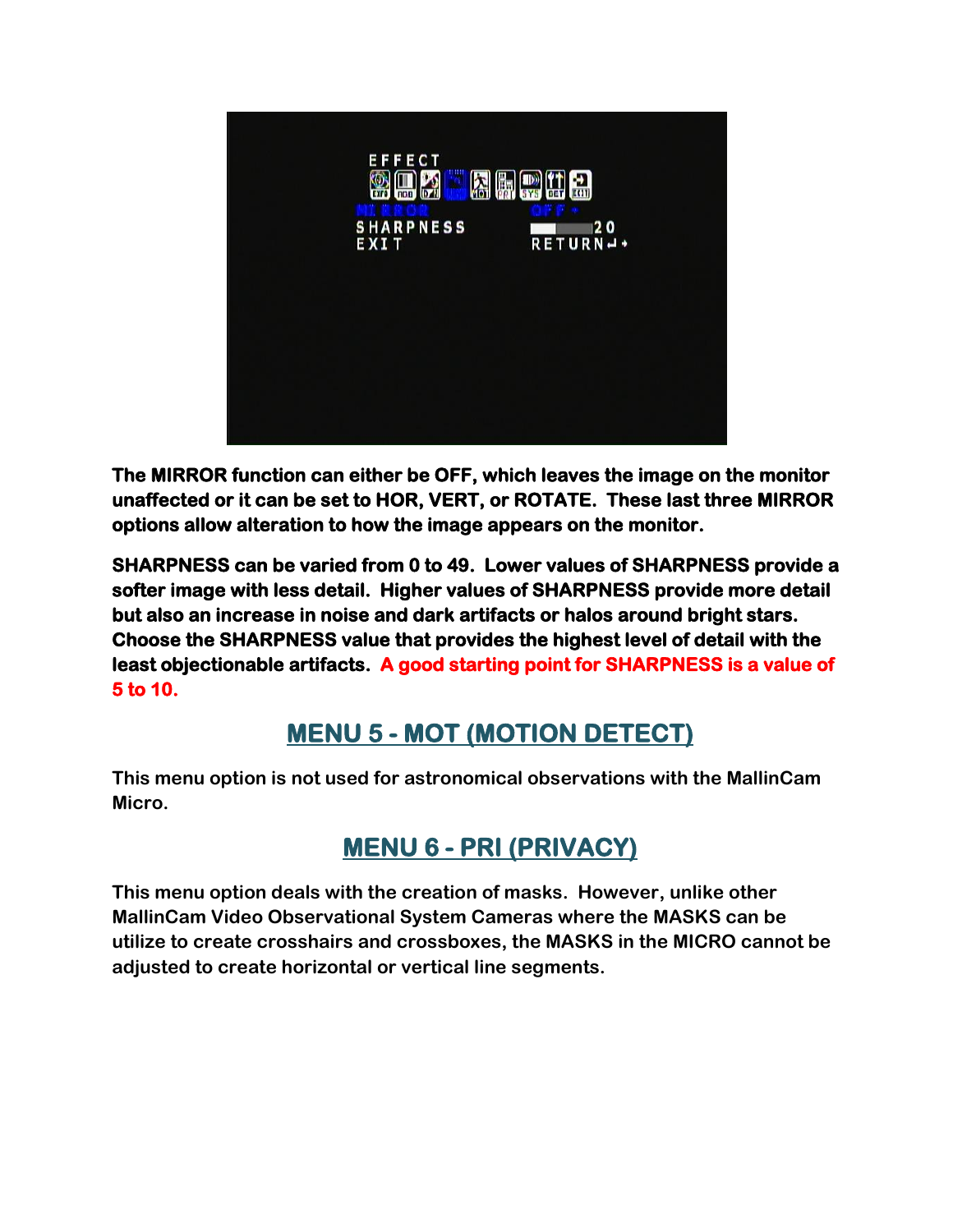## **MENU 7 - SYS (ENHANCE)**

**There are four options in the SYS menu:**

**GAMMA**

**3D-DNR**

**MONITOR**

**DPC**



**There are four GAMMA settings – 0.3, 0.45, 0.6 and 1.0. GAMMA 0.3 will provide the brightest image on the monitor and GAMMA 1.0 will provide the darkest image. Select the GAMMA value that provides the most pleasing image on the monitor.**

**3D-DNR is used for stacking up to 5 frames. NOTE: Stacking of frames will only work with a properly aligned and tracking equatorial mount. The camera simply stacks frames – it does not align and register stars on the images. NOTE: To enable 3D-DNR, AGC in the EXP menu must not be set to OFF. AGC set to OFF disables 3D-DNR. When using 3D-DNR, set AGC to LOW.**

**MONITOR has two settings – LCD and CRT. When using a CRT monitor, set MONITOR to CRT. When using an LCD monitor, set MONITOR to LCD.**

**DPC is either AUTO or OFF. When DPC is set to AUTO, the camera will eliminate or reduce the hot pixels seen on the monitor.**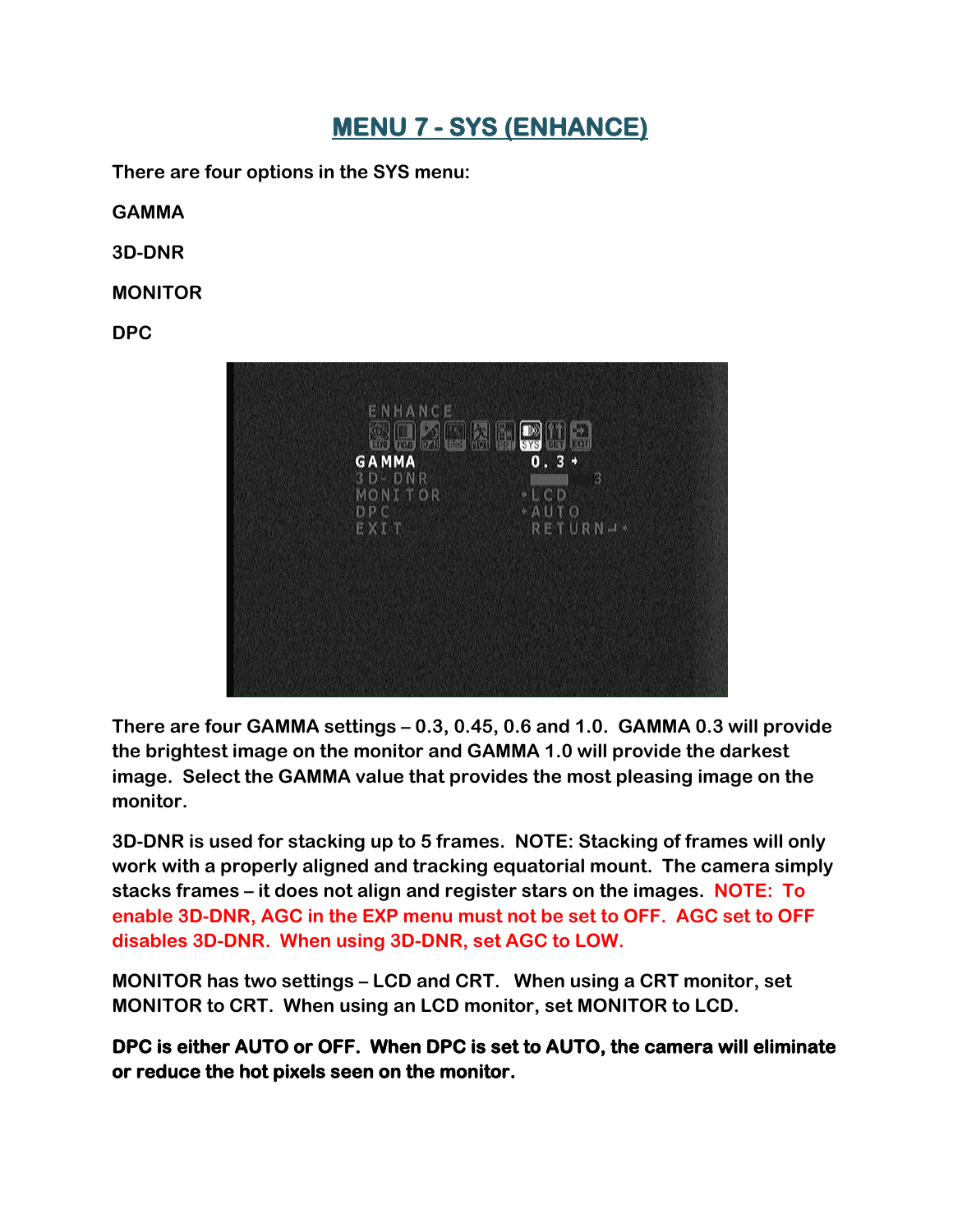## **MENU 8 - SET (SYSTEM)**

**There are six options in this menu:**

**COMM. ID**

**RS-485**

**BAUDRATE**

**TITLE**

**LANGUAGE**

**SYNC**



**COMM. ID, RS-485 and BAUDRATE will come into play once the software has been developed and the communication cable prepared. For now, leave the COMM ID to 1 and the BAUDRATE to 9600.**

**TITLE can be used to add Text to the image.**

**LAUNGUAGE is set to ENGLISH. Other languages are available. If you reset the camera to factory setting, all current setting will be lost and the LANGUAGE will default to Chinese.**

**SYNC is always set to INTER (Internal).**